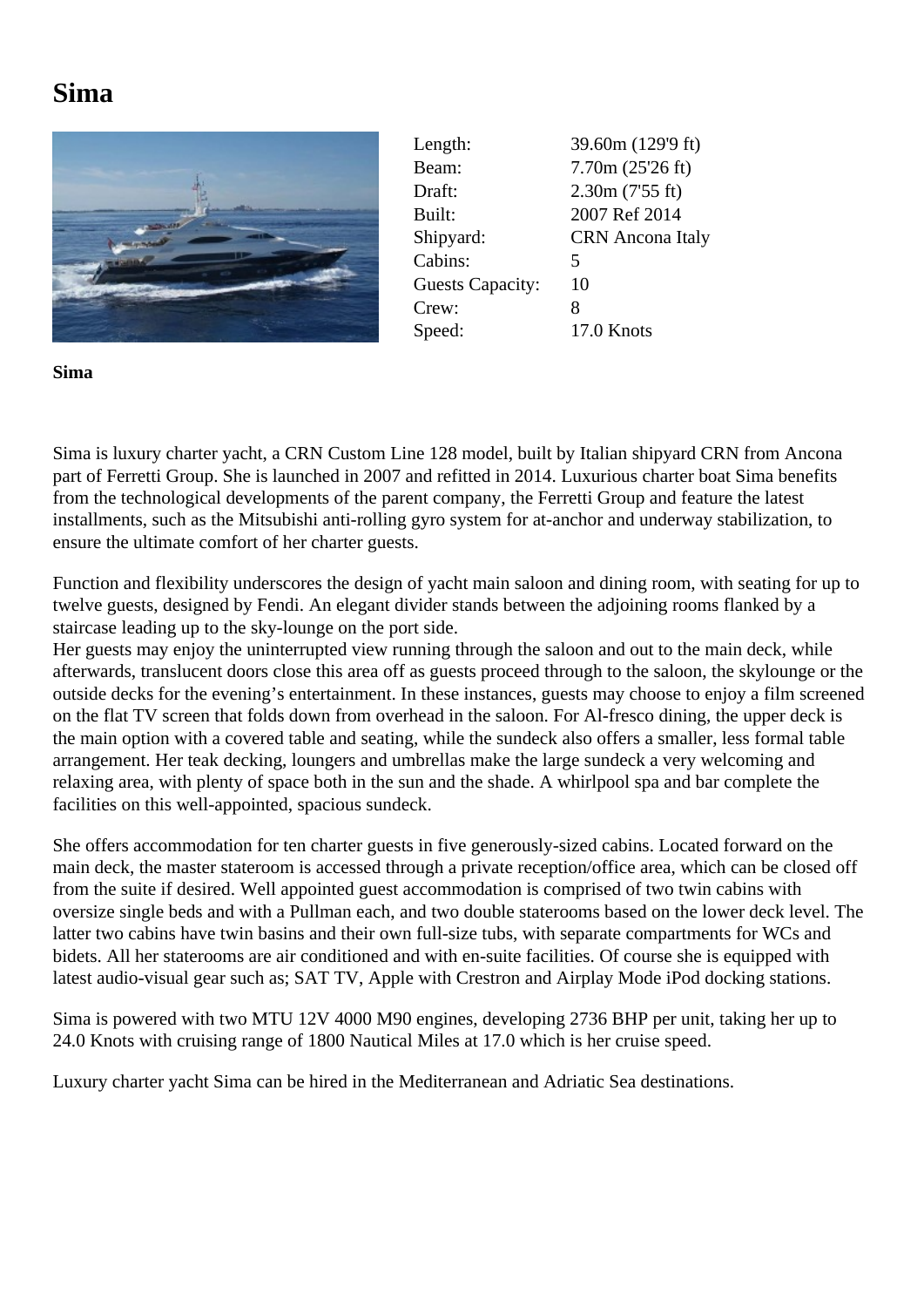## **Technical Specifications:**

LOA: 39.60m (129'9 ft) Beam: 7.70m (25'26 ft) Draft: 2.30m (7'55 ft) Built: 2007 Refitted: 2014 Flag: BVI Shipyard/Builder: CRN Ancona Naval Architect: CRN Ferretti Group Exterior Designer: Zuccon International/CRN Interior: Zuccon International/Fendi Classification Society: RINA Charter Class 100 Type: Semi Displacement Motor Yacht MCA Compliant: Yes Hul material: GRP – Composite Superstructure: GRP – Composite GT: 328 T Engines: 2 x MTU 12V 4000 M90 - Each 2736 BHP Generators: 2 x 100 kW Kohler Fuel cons: 700 lt/hr Fuel capacity: 28.000 liters Fresh-water capacity: 5.000 liters Bow/Stern thrusters: Yes Stabilization: Mitsubishi ARG MSM Air Condition: Cond Aria - Entire Yacht with Individual Cabins Controls Top Speed: 24.0 Knots Cruise Speed: 17.0 Knots Range: 1800 (@ cruise speed ) NM Guests: 10 Cabins:  $5(3 \times \text{double} + 2 \times \text{twins})$ Crew: 8 (sleep in separate crew quarters) WiFi 3G/4G Deck Jacuzzi

**Tender and Toys:**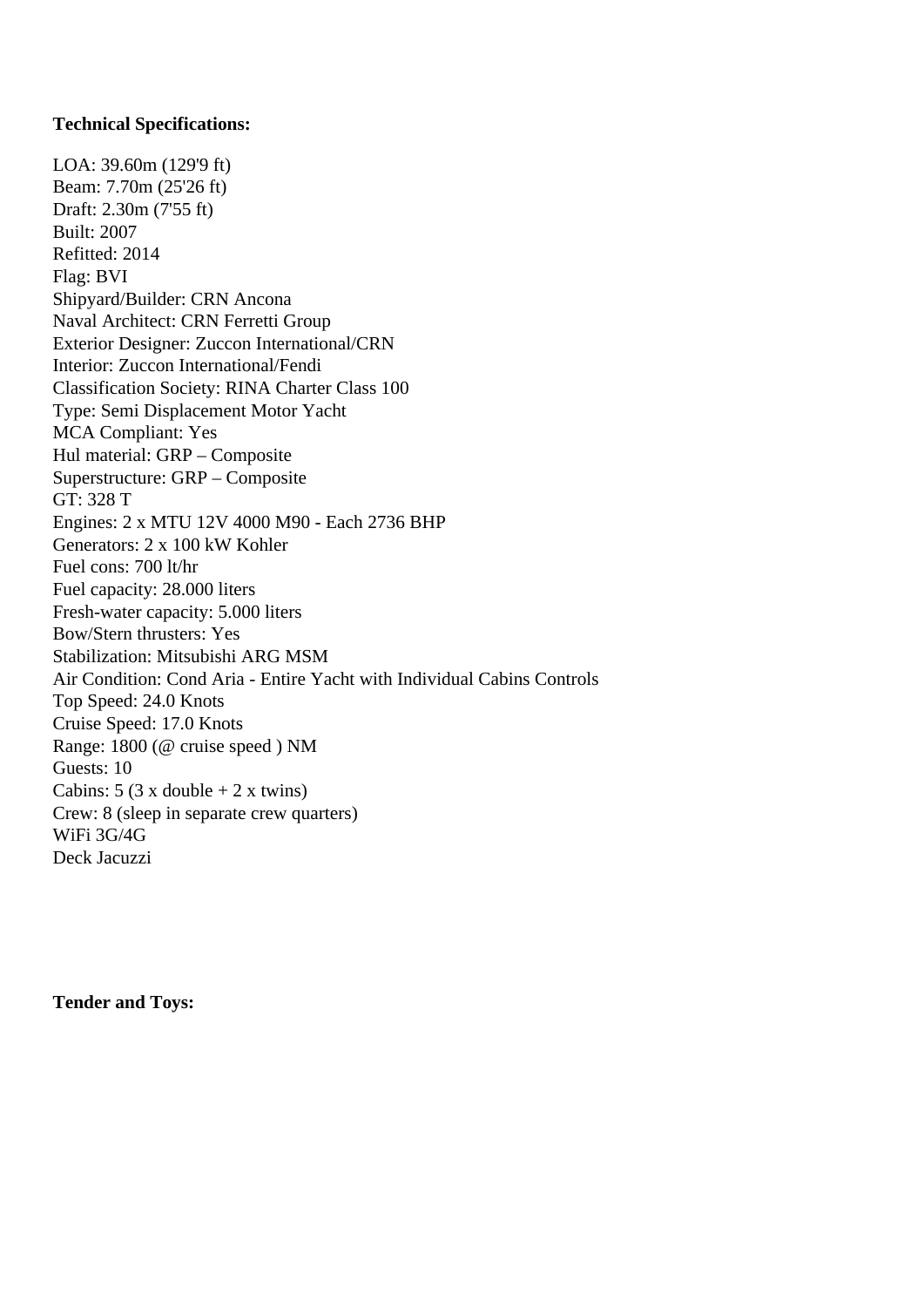- 1 x Jet Tender Castoldi 4.50m 1 x Kawasaki Jet Ski 1100 1 x Set of Adult water skis 1 x Set of Junior water skis
- 1 x Wake board
- 1 x Donut (2 person)
- 1 x Banana (3 person)
- 8 x Snorkeling gear
- Swimming platform

Images